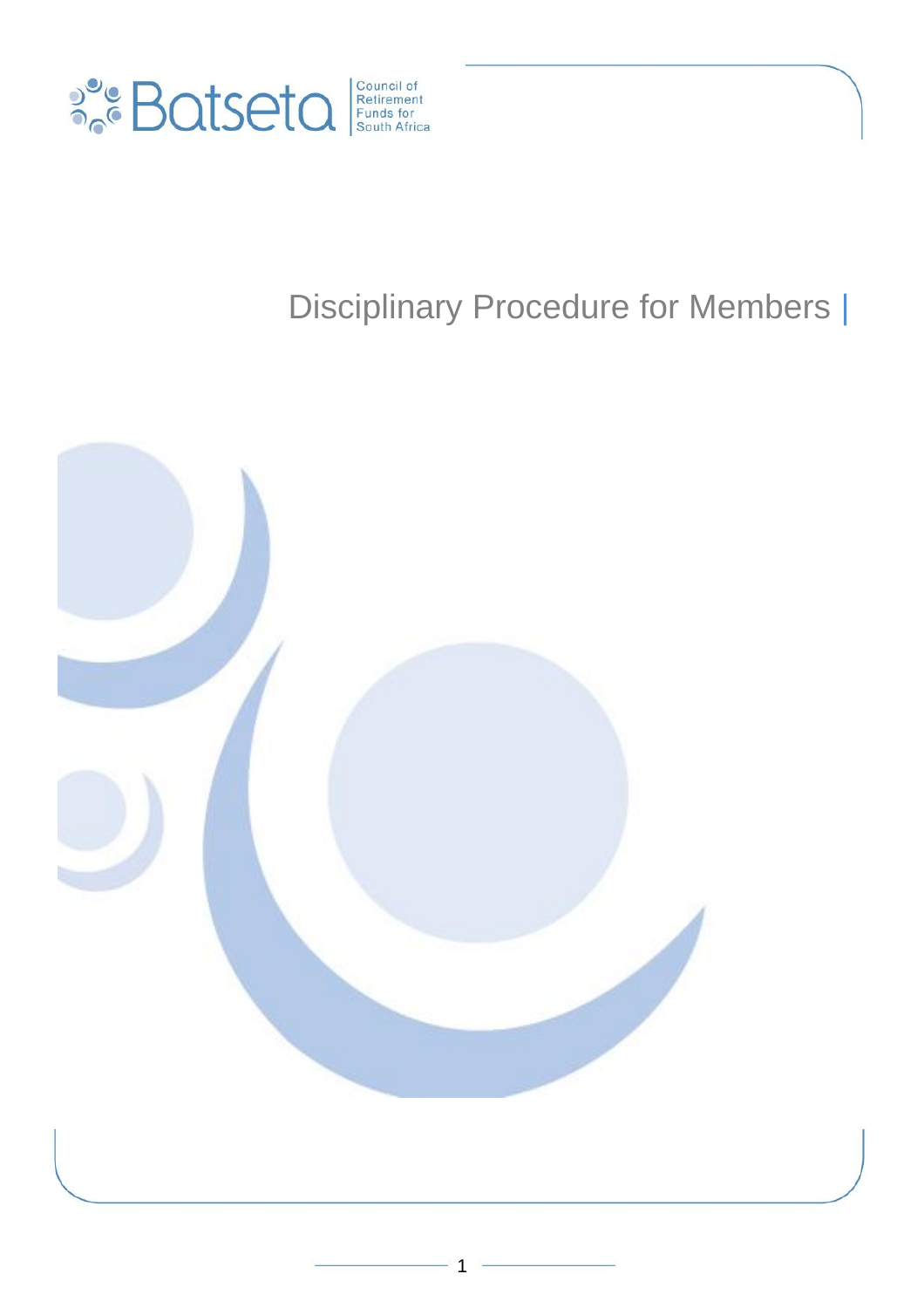**"Accused"** means a Member against whom a Complaint or Charge has been made.

**"Actionable Conduct"** means conduct (whether by act or omission) constituting:

- (i) professional misconduct; and/or
- (ii) unsatisfactory professional conduct; and/or
- (iii) conduct likely to discredit the Association or the profession of Principal Officer, which include:
	- aiding, abetting, counseling, procuring, inducing or attempting to induce another person to engage in or commit conduct described in (i), (ii) or (iii) herein; and/or
- being involved in, or a party to, conduct described in (i), (ii) or (iii) herein.

Certain conduct will constitute prima facie evidence of **Actionable Conduct** by a member, namely, where a member:

- is or has been convicted of an indictable criminal offence;
- has been found to have acted fraudulently or dishonestly by any court of competent jurisdiction or committee or equivalent professional body to Batseta has been found by any court of competent jurisdiction or committee or equivalent professional body to the Batsetato have engaged in misleading or deceptive conduct;
- has been the subject of an adverse determination by a Regulatory Body in South Africa or elsewhere;
- is not a competent person to serve as a director of a company as set out in Section 69 of the Companies Act, 2008
- has breached a determination of an Investigation or Appeal Committee including but not limited to an enforceable undertaking; or
- failing to disclose, when applying to become a member, that he or she had
- been convicted of an indictable criminal offence;
- been found to have acted fraudulently or dishonestly by any court of competent jurisdiction or equivalent professional body to the Batsetaor elsewhere;
- been found by any court of competent jurisdiction or equivalent professional body to the Batseta or elsewhere to have engaged in misleading or deceptive conduct in civil proceedings;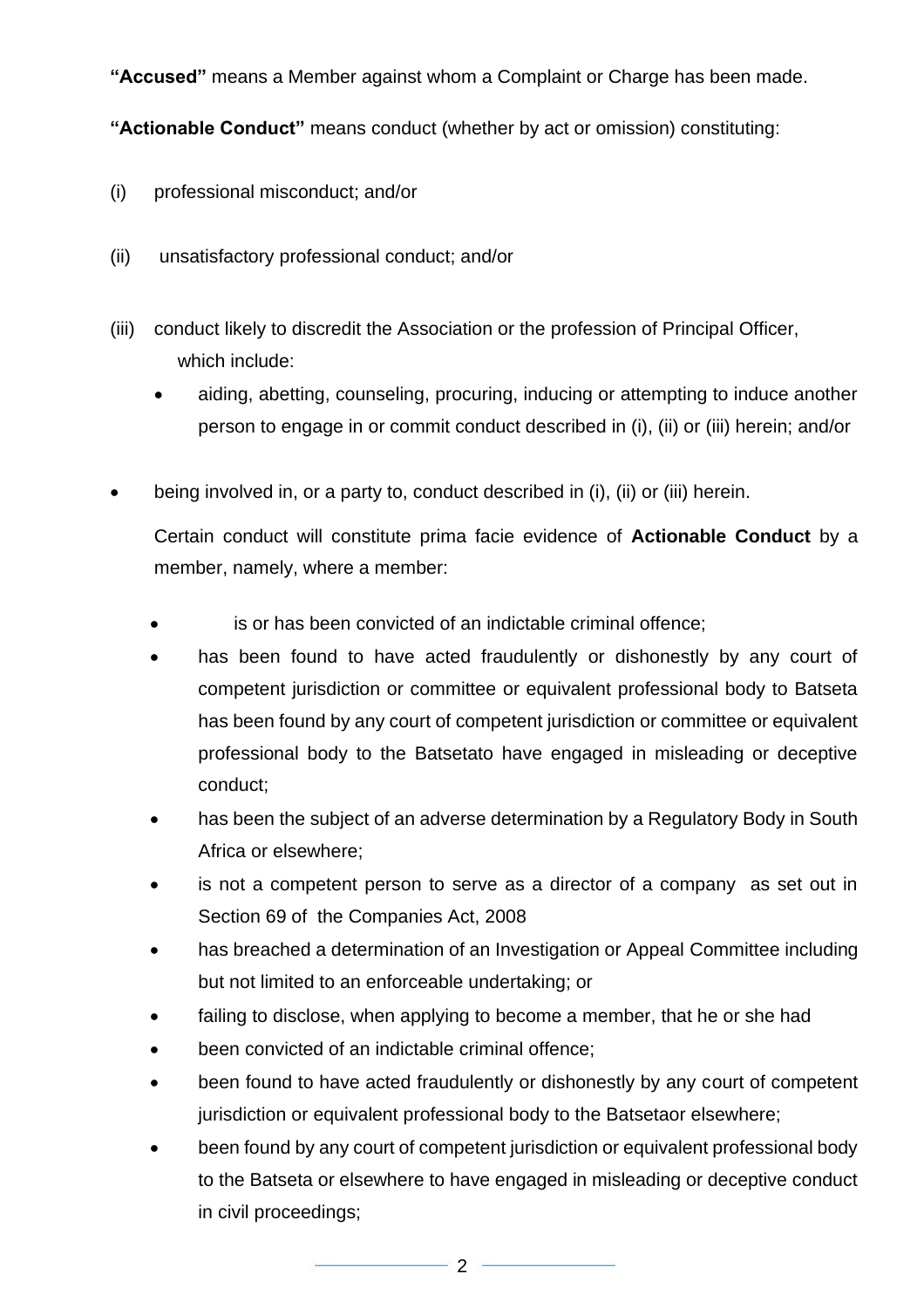- 1. been the subject of an adverse determination by a Regulatory Body in South Africa or elsewhere; or
- 2. been or remains disqualified to act as a director in terms of Section 69 of the Companies Act, 2008.

**"Appeal Committee"** means the committee referred to in 3c.

**"Batseta"** means the Batseta Council of Retirement Funds for South Africa

**"Charge"** means a formal allegation that a Member has been guilty of Actionable Conduct.

**"Commencement Date"** means the date of the resolution made by Members by which this Scheme was incorporated in the Memorandum of Incorporation.

**"Disciplinary Committee"** means the Committee referred to in 3b.

**"CEO"** means the Chief Executive Officer of Batseta.

**"Code"** means this Disciplinary Code, being an Annexure to the Memorandum of Incorporation of the Association.

**"Complainant"** means a person who has lodged a Complaint in accordance with this Scheme.

**"Complaint"** means a statement in writing containing an allegation or representation to the effect that a Member has or may have committed or have been engaged in Actionable Conduct.

**"Fiduciary"** shall mean a natural person who fulfils a fiduciary duty to the pension fund and its members as required by the Pension Funds Act, 24 of 1956 ("the Pension Funds Act") and include both the governing and managing fiduciary of a pension fund;

**"Investigation Committee"** means the Investigation Committee referred to in paragraph 3a.

**"Member"** means a Member as defined in the Memorandum of Incorporation of Batseta, who has paid the required annual subscription, and an Honorary Member who is exempt from subscription fees.

**Professional misconduct"** includes:

3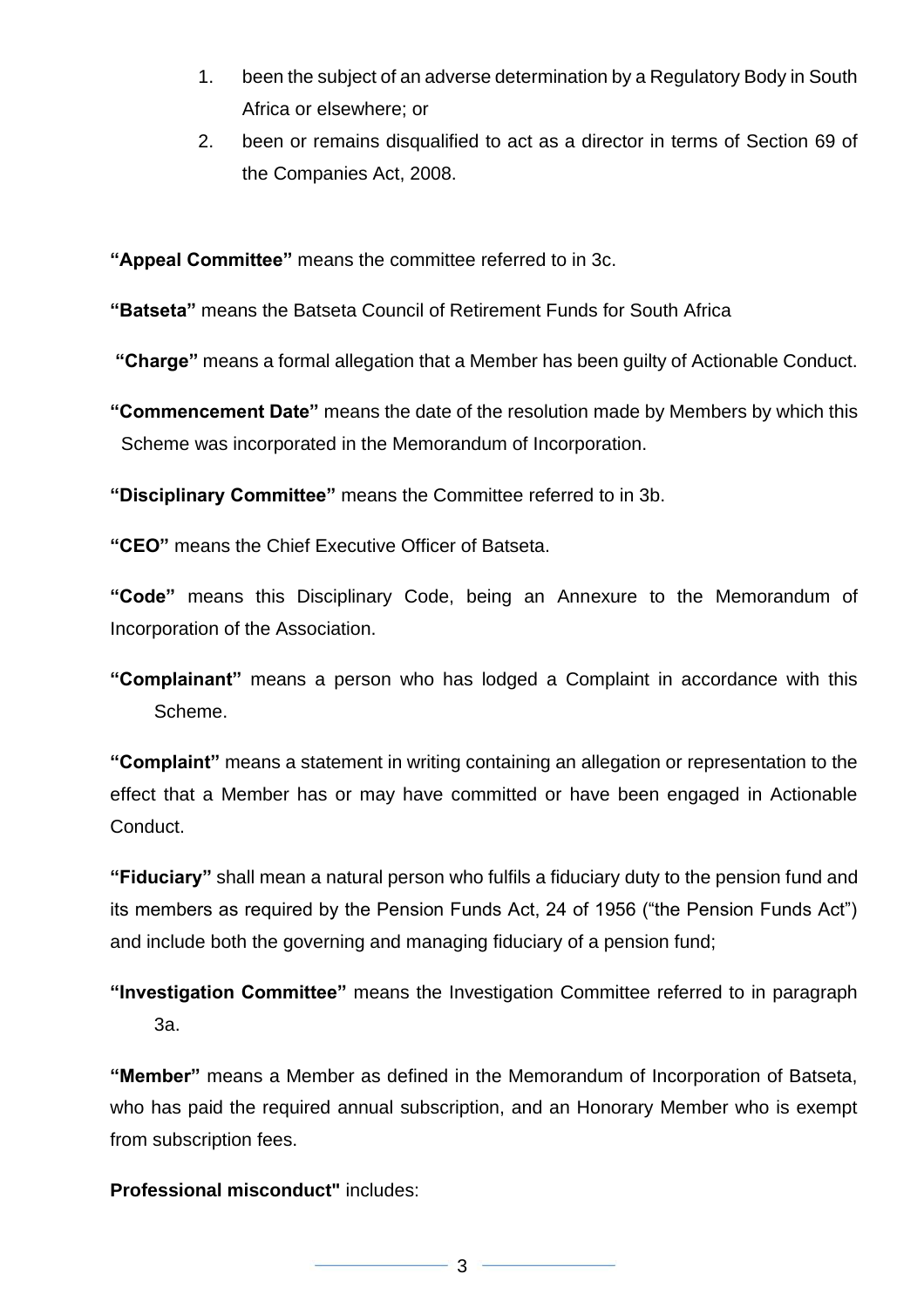- conduct occurring in connection with the provision of Professional Services that involves a substantial or persistent failure to reach or maintain a reasonable standard of competence or diligence;
- conduct that would justify a finding that a member is not a fit and proper person to engage in the provision of Professional Services and includes, but is not limited to, dishonesty or misleading or deceptive professional conduct; and
- the wilful breaching, subversion or avoidance of a mandatory requirement of any or all of the Memorandum of Incorporation, Code of Professional Conduct, law, directive or relevant requirements imposed under legislation including subordinate standards and rules.

#### **"Unsatisfactory professional conduct"** includes:

- conduct in connection with the provision of Professional Services that falls short of the standard of competence and diligence that a member of the public is entitled reasonably to expect of a member; and
- a substantial or persistent breach of or non-compliance with the Memorandum of Incorporation, Code of Conduct, directive or relevant requirements imposed under legislation in a negligent manner.

**"Principal Officer"** means a natural person appointed as a Principal Officer to a pension fund organisation as described and registered in terms of the Pension Funds Act, Act No. 24 of 1956, as amended.

**"Rule" or "rules"** refers to any provision in this Code.

#### **2. Purpose**

This Scheme sets out the rules and procedures governing the discipline of members and handling of complaints about the professional conduct of members. The conduct of disciplinary proceedings under this Code is not a court procedure and the rules of evidence do not apply. However, the objective is that the proceedings will be conducted in accordance with the rules of natural justice so as to achieve fairness.

A Code of Conduct (Code) has been drawn up by BATSETA in support of its function as a non-statutory professional body in order to enhance and protect the profession of the fiduciaries within the retirement industry.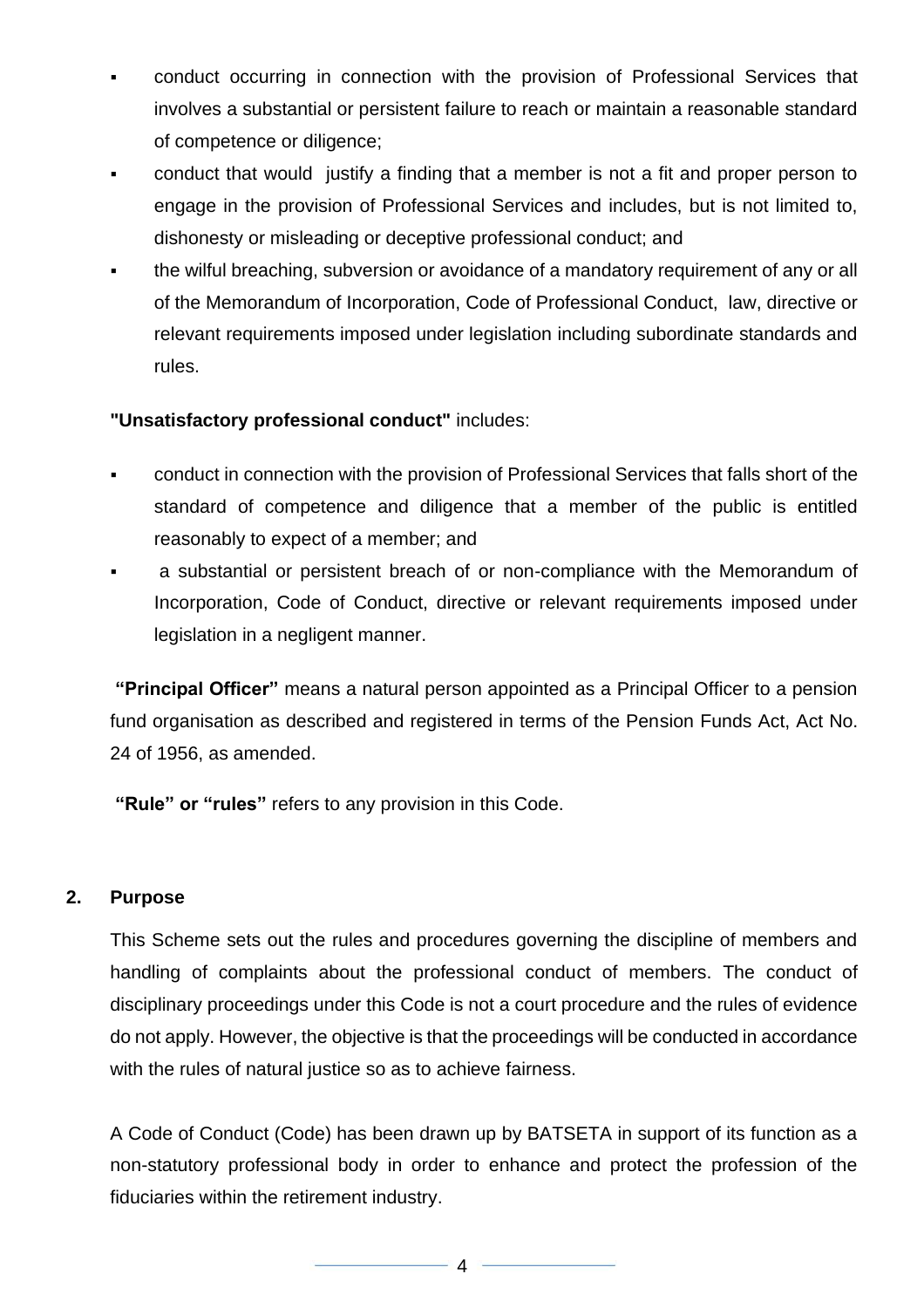The purpose of the Code is to require members to adhere to the high standards of conduct, practice and qualifications of a retirement fund fiduciary and thereby supporting the fiduciaries in fulfilling their responsibility to the public.

BATSETA undertakes to maintain disciplinary and appeal procedures which are fair, just and equitable. BATSETA will use all reasonable means to ensure that all members are made aware of the standards of acceptable behaviour expected of them.

# **3. DISCIPLINARY PROCEDURE**

#### *a. Preliminary Investigation*

When a Complaint against a member of BATSETA is received, it is first evaluated by an Investigation Committee appointed by the CEO from a panel approved by the Board to establish whether an Actionable Conduct has prima facie been committed. The Investigating Committee has the power to pose questions to the Complainant and the Accused. The finding of the Investigation Committee is forwarded to the CEO. If the finding is that no Actionable Conduct has been committed, the Complainant is informed accordingly. If the finding is that Actionable Conduct has prima facie been committed, the process as set out in 3b must be followed.

# *b. Disciplinary Committee and Hearing*

A Disciplinary Committee is appointed by BATSETA when an Investigating Committee has found that a member has prima facie committed Actionable Conduct. BATSETA must appoint a Chairperson of the Committee if more than one person is appointed to the committee. BATSETA also appoints an Initiator who will present the matter to the Disciplinary Committee. The Initiator must formulate the charge or charges against the member and serve such charges on the Accused by hand, or by either registered mail to the address of the Accused, faxing it to the fax number of the Accused or emailing it to the email address of the accused. The Disciplinary Committee must determine a date for a hearing within a reasonable time and inform the Initiator and the Accused of such date.

The Committee determines the procedure to be followed at the meeting subject to the following: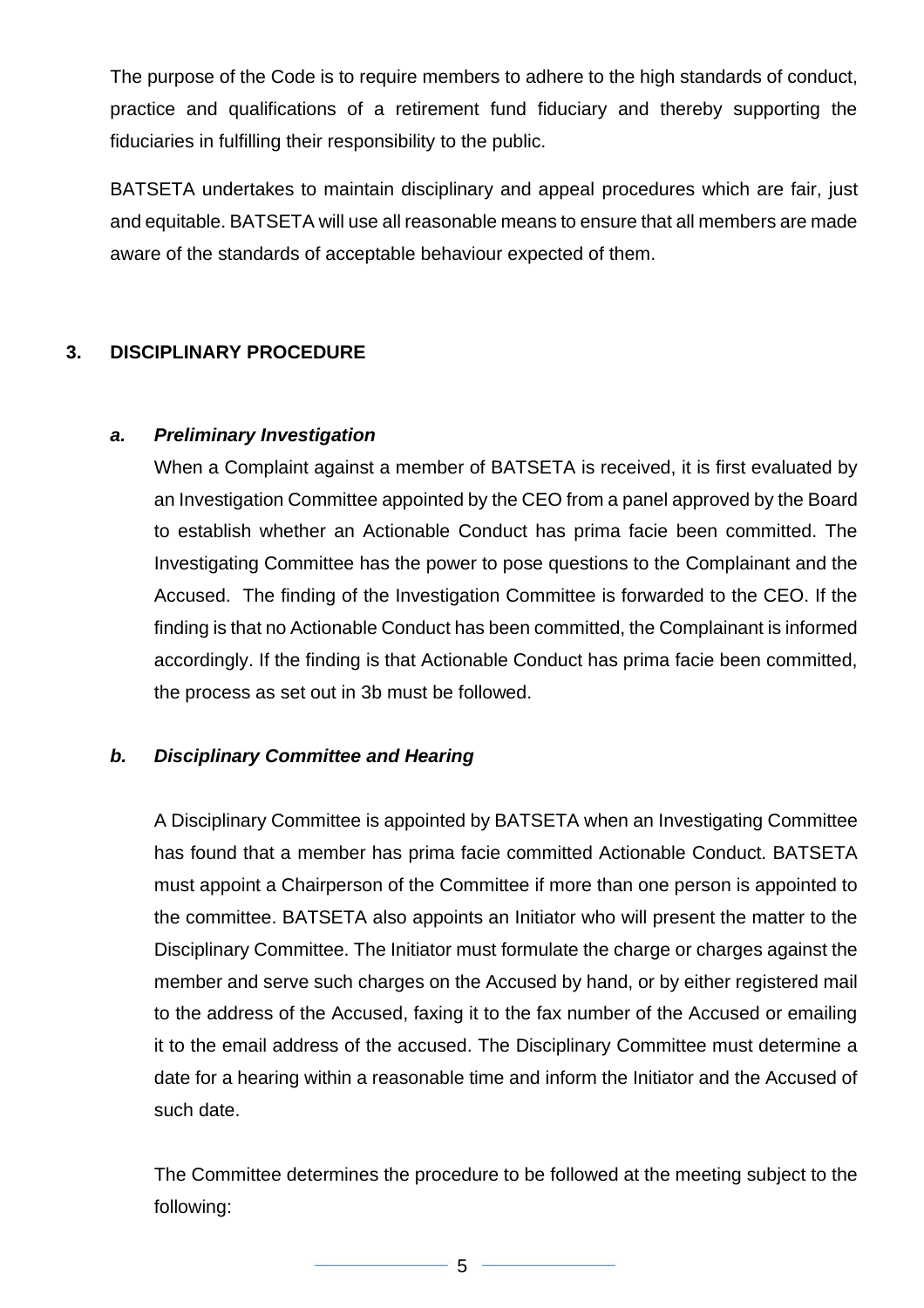- the rules of natural justice must be observed with the minimum of legal formalities;
- the hearing must be adversarial in nature, unless otherwise agreed to by the parties;
- the Committee must proceed diligently and act impartially;
- the Committee shall not consult, confer or have any other contact with any party or their representatives regarding the case after the hearing has started without the presence or consent of the other party;
- a recording must be made of the proceedings. If a recording was accidentally not made, the proceedings will still be valid and a record must be produced from notes in the event of an appeal.

The Initiator shall have the duty to start at the hearing and have the burden to proof the charge on a balance of probabilities and the Accused shall have the duty to refute the charges after such prima facie evidence on the same basis.

The Initiator shall be entitled to:

- call any witnesses and lead evidence, which may include documents or items;
- cross-examine the Accused if he testifies as well as any witness called to testify on behalf of the Accused and inspect any documents or items produced in evidence and ask questions in regard thereto;
- present argument to the Committee.

The Accused shall in person or through a representative be entitled to:

- give evidence to refute the charges;
- call any witnesses and lead evidence, which may include documents or items;
- cross-examine any witness called to testify on behalf of the Accused and inspect any documents or items produced in evidence and ask questions in regard thereto;
- Present argument to the Committee

The Disciplinary Committee will have the power to:

- put questions, without cross-examining, to the parties and their witnesses;
- request the Initiator, the Accused or his/her representative to address it on any matter or to present argument;
- proceed with the hearing in the absence of the Accused if it can be proved that the Accused was properly notified of the hearing;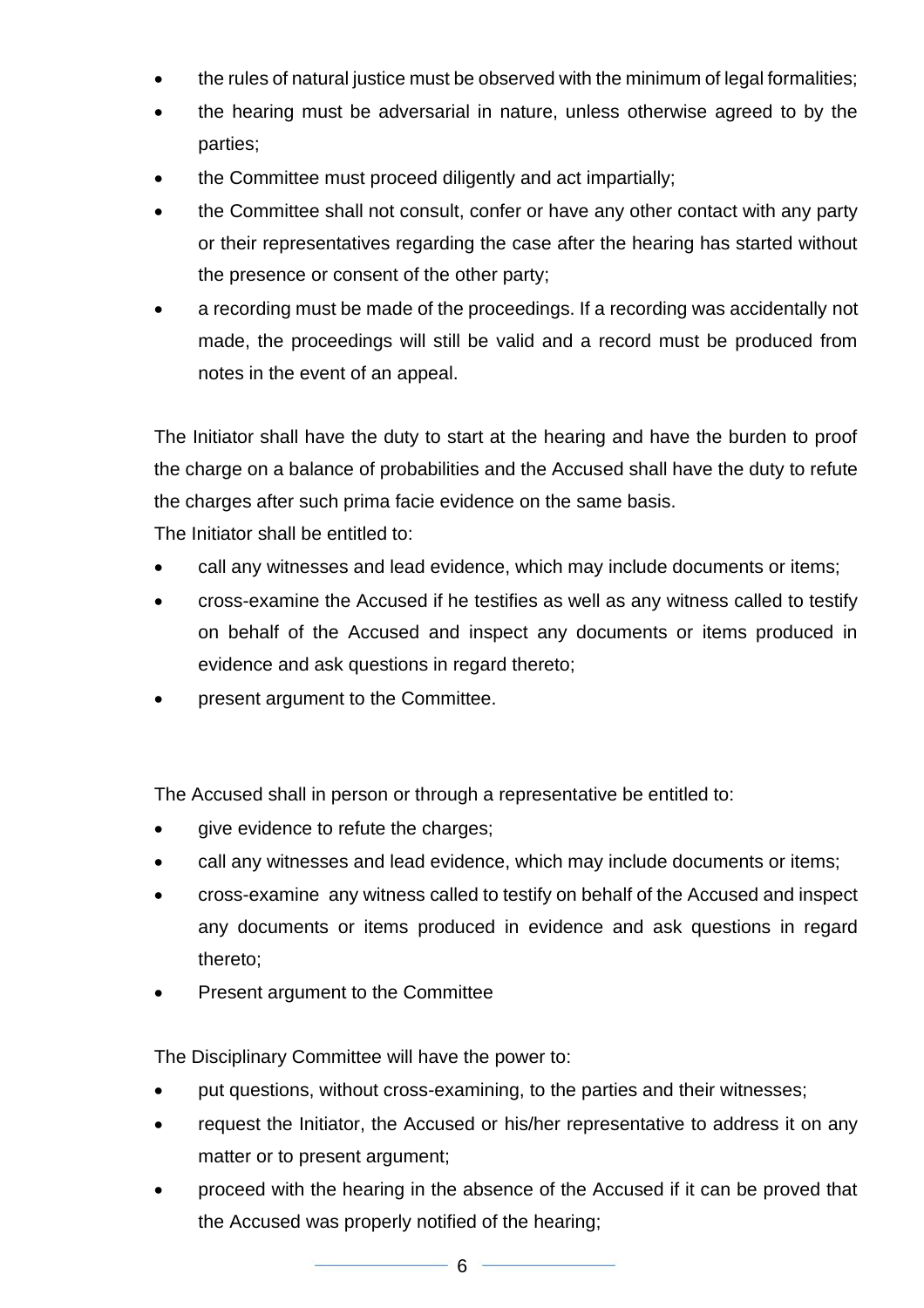- make such interim determinations or rulings as is deemed necessary;
- propose compromise settlements to dispose of certain issues;
- make a finding after consideration of the evidence;
- invite evidence in mitigation or aggravation prior to deciding on the sanction;
- make any advisory recommendations to any party;
- impose a sanction which may be any of the following:
- a reprimand
- a written warning
- a final written warning
- forfeiture of membership of the BATSETA

The Disciplinary Committee shall within ten days after the conclusion of the hearing inform the CEO of its findings, the sanction imposed if the Accused was a found guilty and the reasons in support of the finding and sanction. The CEO shall provide a copy thereof to the Accused and to the Complainant after the time for an appeal has lapsed.

# *c. Appeal Committee*

The Accused is entitled to lodge an appeal against the finding and sanction within 21 days after receipt of the copy thereof from the CEO, setting out the reasons for the appeal. BATSETA must then appoint an Appeal Committee and a Chairperson thereof if more than one person is appointed in the Committee. The person/s appointed may not have been involved with the Investigating or Disciplinary Committees. The BATSETA shall only appoint an Initiator for the appeal if the Initiator who acted before the Disciplinary Committee is not available.

The Committee shall determine a date for the hearing within a reasonable time, which date may be amended if due cause is shown. The appeal will be heard on the arguments advanced by or on behalf of the Accused and the Initiator, having regard to the record of proceedings and the reasons for the finding and sanction and should not entail a rehearing de novo.

The Committee shall have the power to confirm or set aside any finding or sanction and make a new finding and/or impose a new sanction.

The manner and rules for the conduct of the appeal hearing will be similar to that of the Disciplinary Committee.